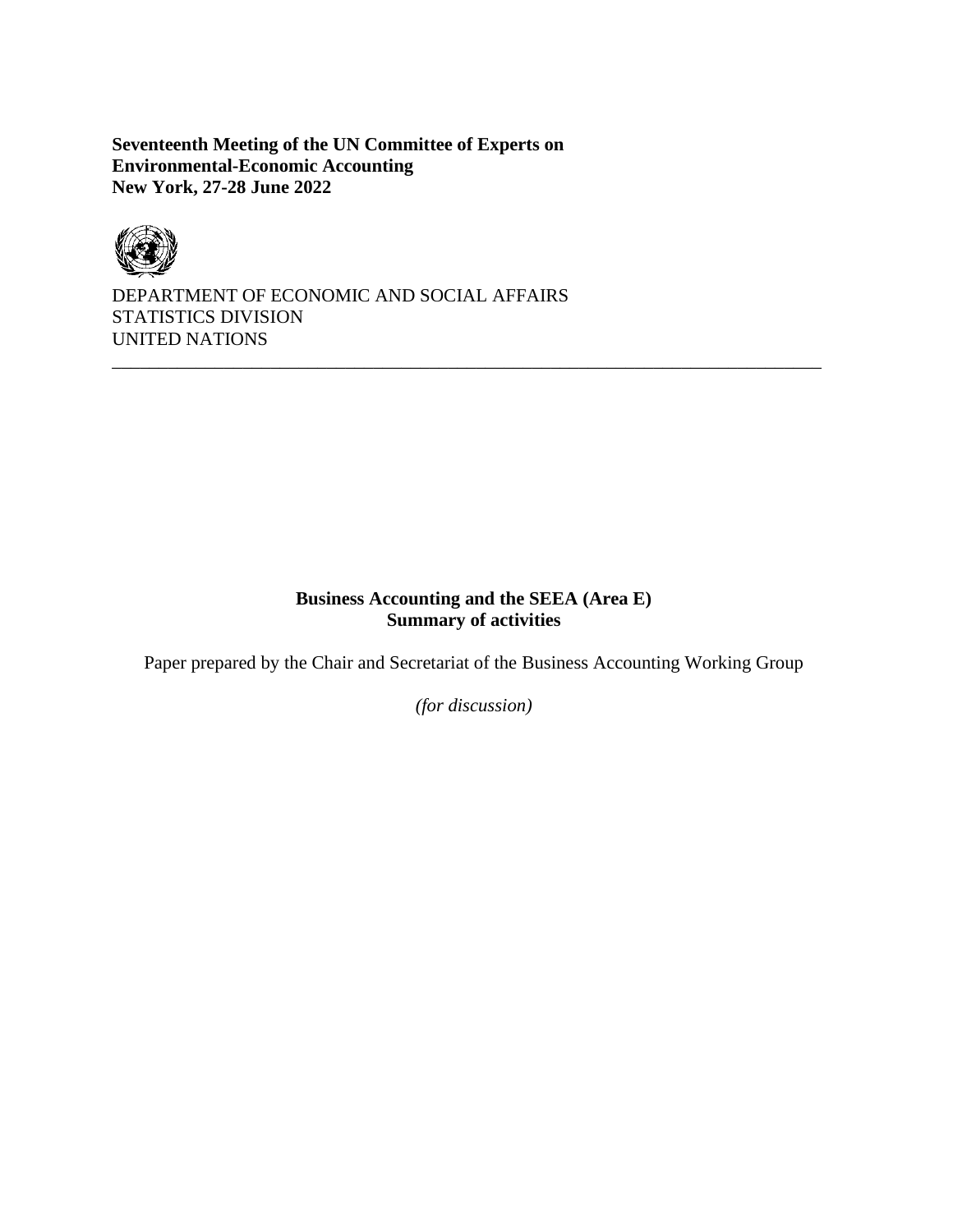# Background

At the  $16<sup>th</sup>$  Meeting of the UNCEEA, the Committee reviewed a proposal for the composition and focus of the Business Accounting Working Group (BAWG), or Area E. While a roadmap<sup>1</sup> for alignment between the SEEA and business accounting was adopted by the Committee already at its 15<sup>th</sup> Meeting, the Committee recognized that the group's objectives and scope should be refined and made more specific. Thus, at its 16<sup>th</sup> meeting, the UNCEEA agreed that the group should focus on alignment of methodology and standards and communication and presentation of the SEEA to the business community.<sup>2</sup> Given the rapid pace of development and interest in the area of business accounting for the environment, the Committee urged Committee Members to make quick progress and jumpstart the BAWG.

This cover note describes the progress made over the past year, including the development of a ToR, programme of work and other achievements. It also makes a proposal for specific initiatives that the BAWG can focus its efforts on.

# Progress achieved

INEGI (Mexico) volunteered to Chair the BAWG, which had its first meeting in December 2021. The group comprises national statistical offices, international organizations and business organizations/standard setters. It was agreed, as outlined in its [ToR,](https://seea.un.org/sites/seea.un.org/files/tor_unceea_business_accounting_v3.pdf) that the overall objectives of the BAWG should be:

- a) Building better linkages between private sector natural capital accounting reporting standards with the SEEA
- b) Increased collaboration and awareness raising between statistical and business communities; and
- c) Greater exchange and use of high quality, interoperable data on natural capital between businesses and national statistical offices.

The group also developed [a programme of work for 2022-2023,](https://seea.un.org/sites/seea.un.org/files/area_e_programme_of_work_2022_v2.pdf) to concretely guide the activities of the BAWG. Three major activities were identified for the programme of work:

- a) An assessment of current major initiatives and groups
- b) Collaboration with relevant initiatives and groups
- c) Developing SEEA documents for the business community.

The remainder of this document describes the group's progress in these three areas.

# An assessment of current major initiatives and groups

The objective of this activity is to better understand the current landscape of major initiatives and groups working on areas related to private sector natural capital accounting, including their mandates and timeframes in order to identify main entry points, potential synergies and avenues for collaboration. Thus, the objective of this activity is to guide which proposed standards and guidelines

<sup>1</sup> [https://seea.un.org/sites/seea.un.org/files/business\\_accounting.docx](https://seea.un.org/sites/seea.un.org/files/business_accounting.docx)

<sup>&</sup>lt;sup>2</sup> [https://seea.un.org/sites/seea.un.org/files/summary\\_and\\_next\\_steps.pdf](https://seea.un.org/sites/seea.un.org/files/summary_and_next_steps.pdf) and

https://seea.un.org/sites/seea.un.org/files/unceea16 all final.pdf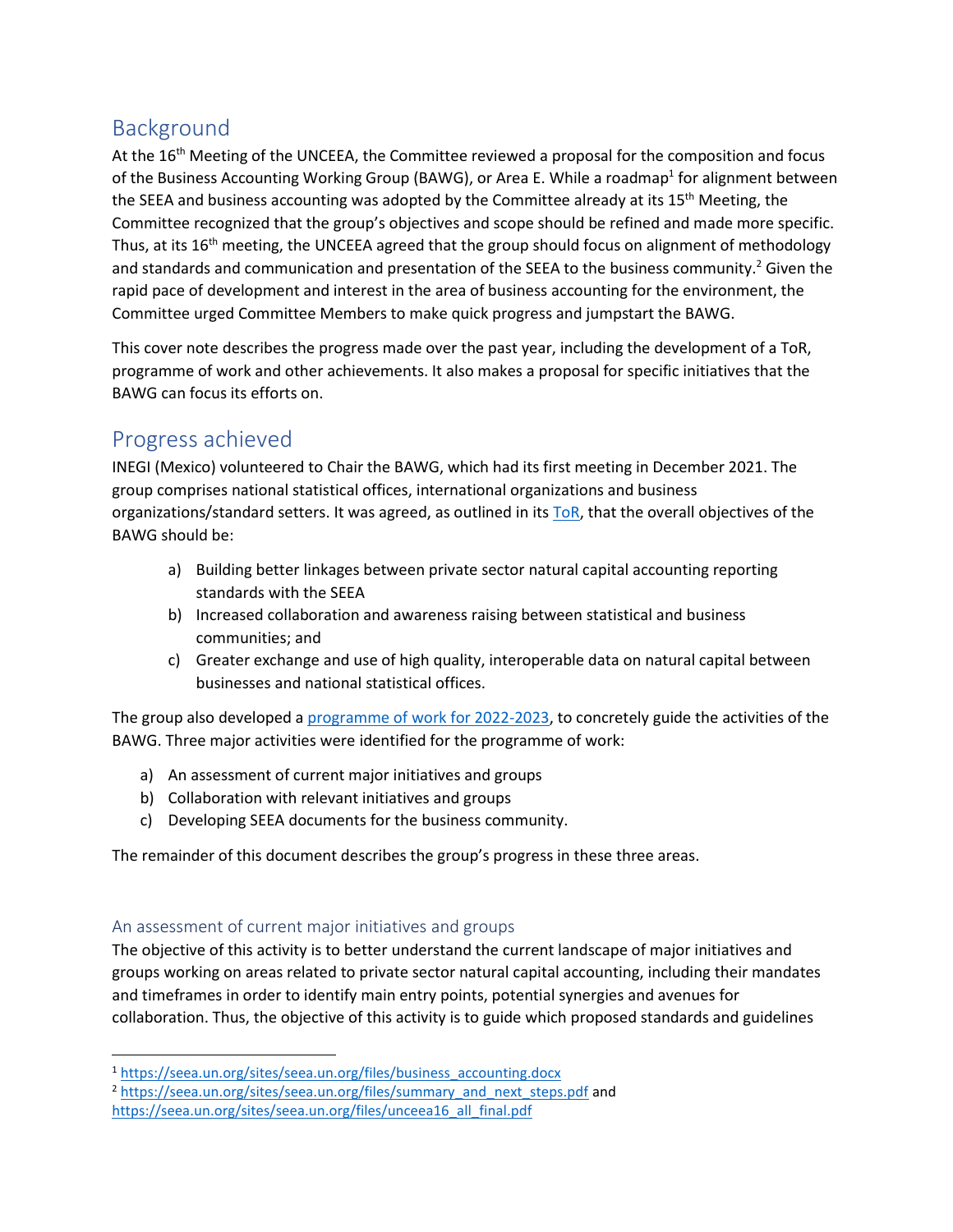the group should review in the short-term, particularly given resource limitations**.** According to the Assessment (Annex 1), it is suggested that the BAWG focus its short-term review efforts on the Task Force for Nature-Related Financial Disclosures (TNFD) Framework, International Sustainability Standards Board (ISSB) Standards and European Sustainability Reporting Standards (ESRS). These initiatives all currently present a window of opportunity for stakeholders to influence their development, and they are likely to have an outsized impact in the business accounting space.

At the same time, it is proposed that the BAWG maintain a wide scope in collaboration with the relevant initiatives and groups identified. Many of these initiatives are interlinked and the SEEA's focus of an accounting framework, standardized definitions, concepts, etc., complement these initiatives.

## Collaboration with relevant groups and initiatives

To foster a better understanding of new business accounting initiatives by the statistical community, the BAWG has invited several members from standards setting organizations to present their initiatives to the group, including the ISSB and European Financial Reporting Advisory Group (EFRAG). In addition, UNSD has fostered collaboration with the TNFD by becoming a knowledge partner. As a knowledge partner, UNSD has provided feedback on the draft TNFD framework, particularly on definitions, concepts, metrics and targets.

In addition, the UNSD has continued strong collaboration with the Capitals Coalition. For instance, members of the UNCEEA participated in a Business & Nature side event at the IUCN World Congress, organized by the Capitals Coalition in August 2021. UNSD also participates in the Capitals Coalition's Government Dialogue on Natural Capital.<sup>3</sup>

# Developing SEEA Documents for the Business Community

The BAWG has also developed SEEA materials for the business community. In particular, UNSD has created a landing page on business accounting<sup>4</sup> on the SEEA website, which provides an overview of the connection between business accounting and the SEEA, previous work done on business accounting through the EU-funded Natural Capital Accounting and Valuation of Ecosystem Services (NCAVES) project, and links to relevant resources and initiatives. The website also provides users with information on the BAWG and its current programme of work.

In addition, the BAWG reviewed and finalized a primer on the SEEA for businesses, with a focus on ecosystem accounting. [SEEA Ecosystem Accounting for Business](https://seea.un.org/content/seea-ecosystem-accounting-business-quick-introduction) – A quick introduction, provides a short explanation of the SEEA EA conceptual framework, highlighting elements that are useful in the context of corporate natural capital accounting.

<sup>3</sup> [https://capitalscoalition.org/project/government-](https://capitalscoalition.org/project/government-dialogue/#:~:text=The%20Government%20Dialogue%20on%20Natural%20Capital%20has%20provided%20a%20platform,together%20representatives%20from%2035%20countries*)

[dialogue/#:~:text=The%20Government%20Dialogue%20on%20Natural%20Capital%20has%20provided%20a%20pl](https://capitalscoalition.org/project/government-dialogue/#:~:text=The%20Government%20Dialogue%20on%20Natural%20Capital%20has%20provided%20a%20platform,together%20representatives%20from%2035%20countries*) [atform,together%20representatives%20from%2035%20countries\\*.](https://capitalscoalition.org/project/government-dialogue/#:~:text=The%20Government%20Dialogue%20on%20Natural%20Capital%20has%20provided%20a%20platform,together%20representatives%20from%2035%20countries*)

<sup>4</sup> <https://seea.un.org/content/business-accounting-0>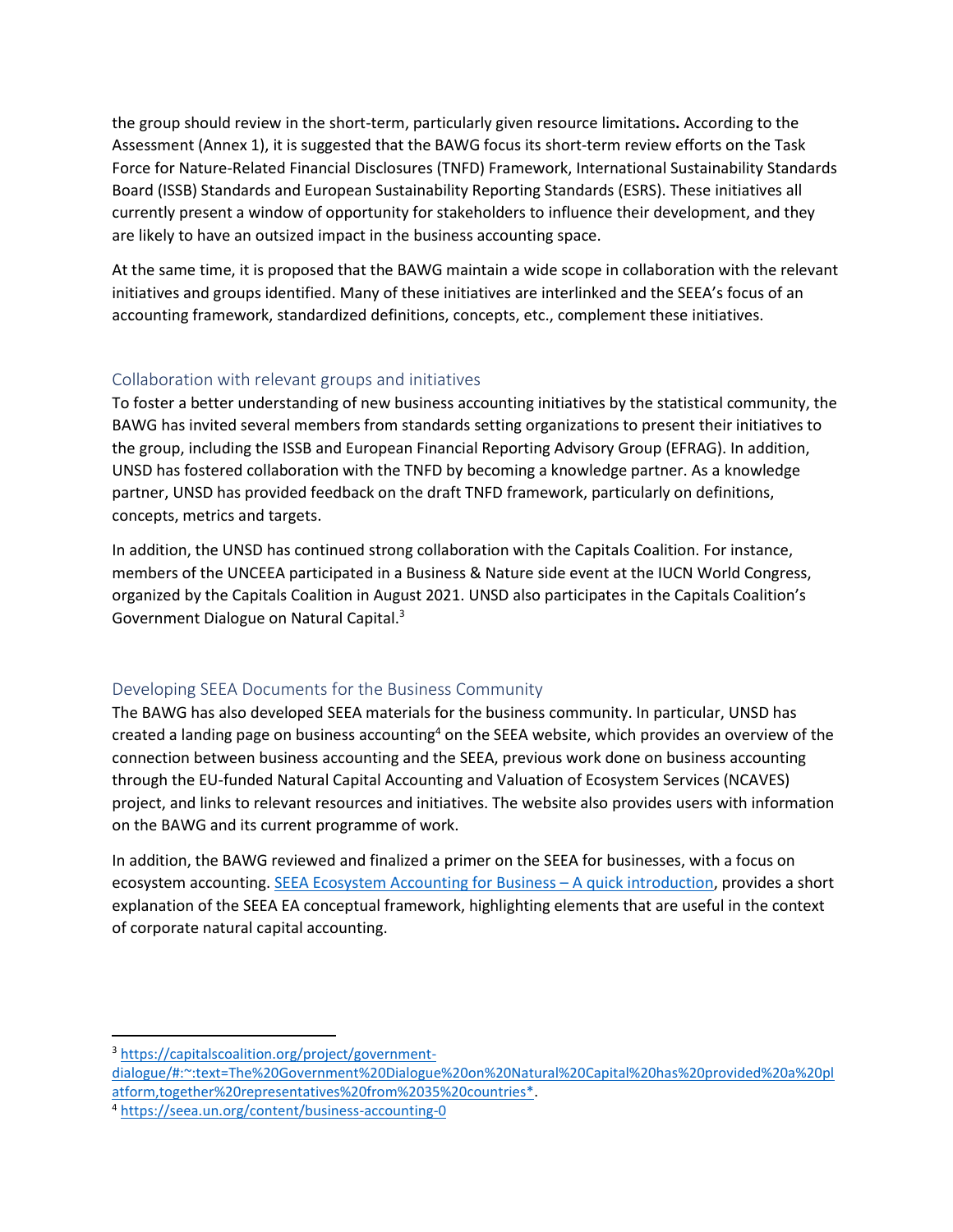# Questions for the Committee

The Committee is invited to express its views on:

- 1) The programme of work for 2022-2023 of the group; and
- 2) The proposed standards and guidelines for review by the group.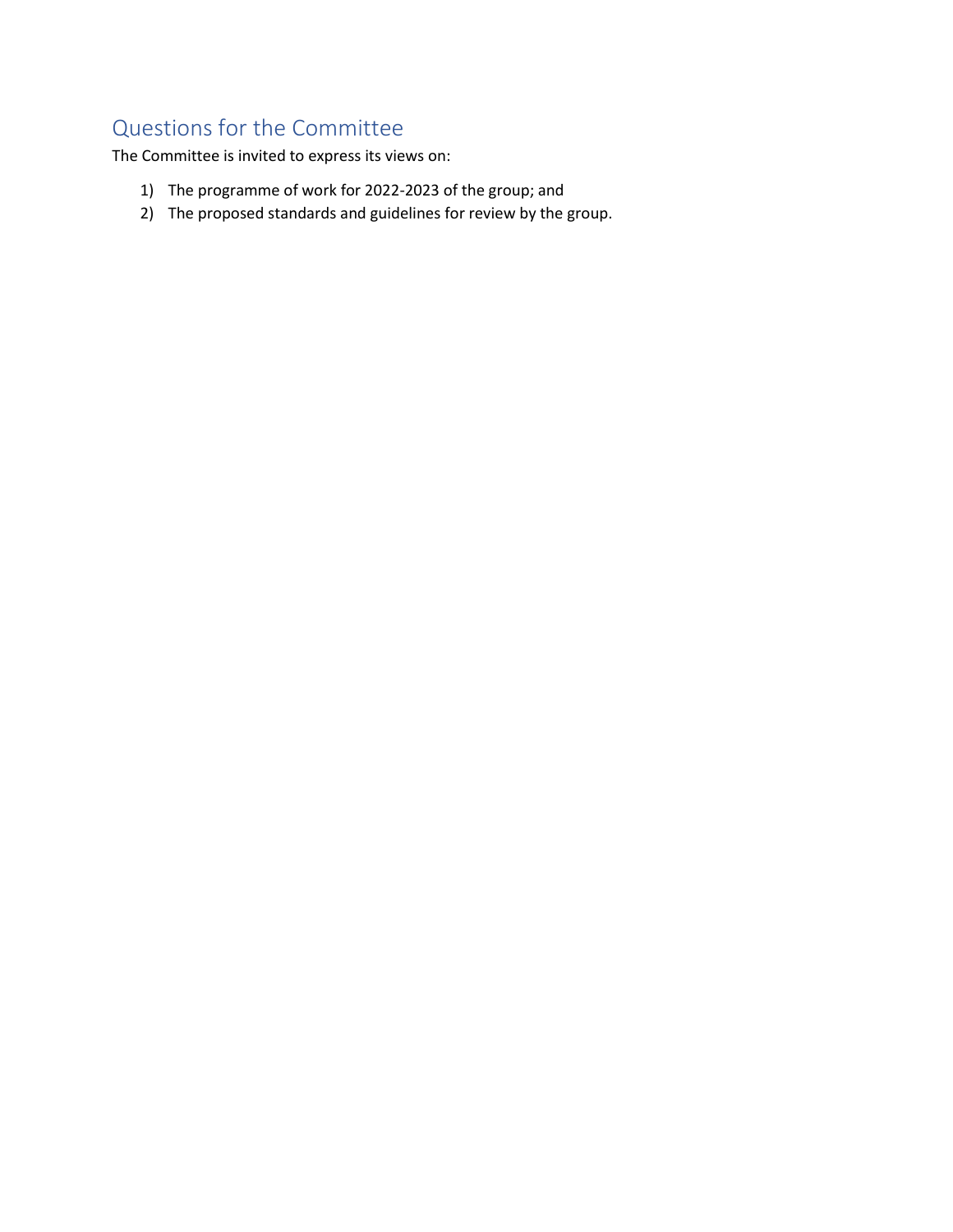# Overview and assessment of key approaches and initiatives in business accounting and reporting on the environment (June 2022)

[informal background document – please do not quote]

## **1. Introduction**

This note provides an overview of a selection of standards, frameworks and approaches for business accounting and reporting on their relationships with environment, in particular ecosystems.<sup>5</sup> The purpose of conducting this overview is to provide background information on possible initiatives for the UNCEEA Business Accounting Working Group (BAWG) to prioritize. While the focus of the BAWG is not solely on ecosystem accounting, the recent adoption of the SEEA Ecosystem Accounting (EA) and rapidly growing private-sector interest and momentum behind biodiversity and nature-related disclosures makes this area a natural one to prioritize.

Thus, the objective of this note is not to establish a complete analysis of all of the business accounting and reporting initiatives related to the environment. The note does not aspire to be comprehensive, as the landscape is complex and quickly expanding. Rather, it seeks to provide background information on some relevant initiatives so that the BAWG and broader UNCEEA can prioritize its efforts. This document concludes by making recommendations for initiatives the BAWG should prioritize for its 2022-2023 programme of work.

#### **2. Business Accounting Initiatives**

The note provides background information on the following initiatives:

- International Sustainability Standards Board (ISSB) standards
- Task Force on Nature-related Financial Disclosures (TNFD) Framework
- The European Sustainability Reporting Standards (ESRS)
- Natural Capital Protocol
- Science-based Targets (SBT)
- Global Reporting Initiative (GRI) standards
- Value Balancing Alliance methodology
- Standards on monetization of natural capital impacts and dependencies: (e.g. ISO 14007 and ISO 14008)
- British Standards Institute (BSI) 8632:2021
- Biological Diversity Protocol
- Transparent
- Align

# **2.1 International Sustainability Standards Board (ISSB) standards**

<sup>&</sup>lt;sup>5</sup> This note is an updated version of Section 3 of the literature review, available at: [https://seea.un.org/sites/seea.un.org/files/background\\_paper\\_release\\_for\\_unseeaforum.pdf](https://seea.un.org/sites/seea.un.org/files/background_paper_release_for_unseeaforum.pdf)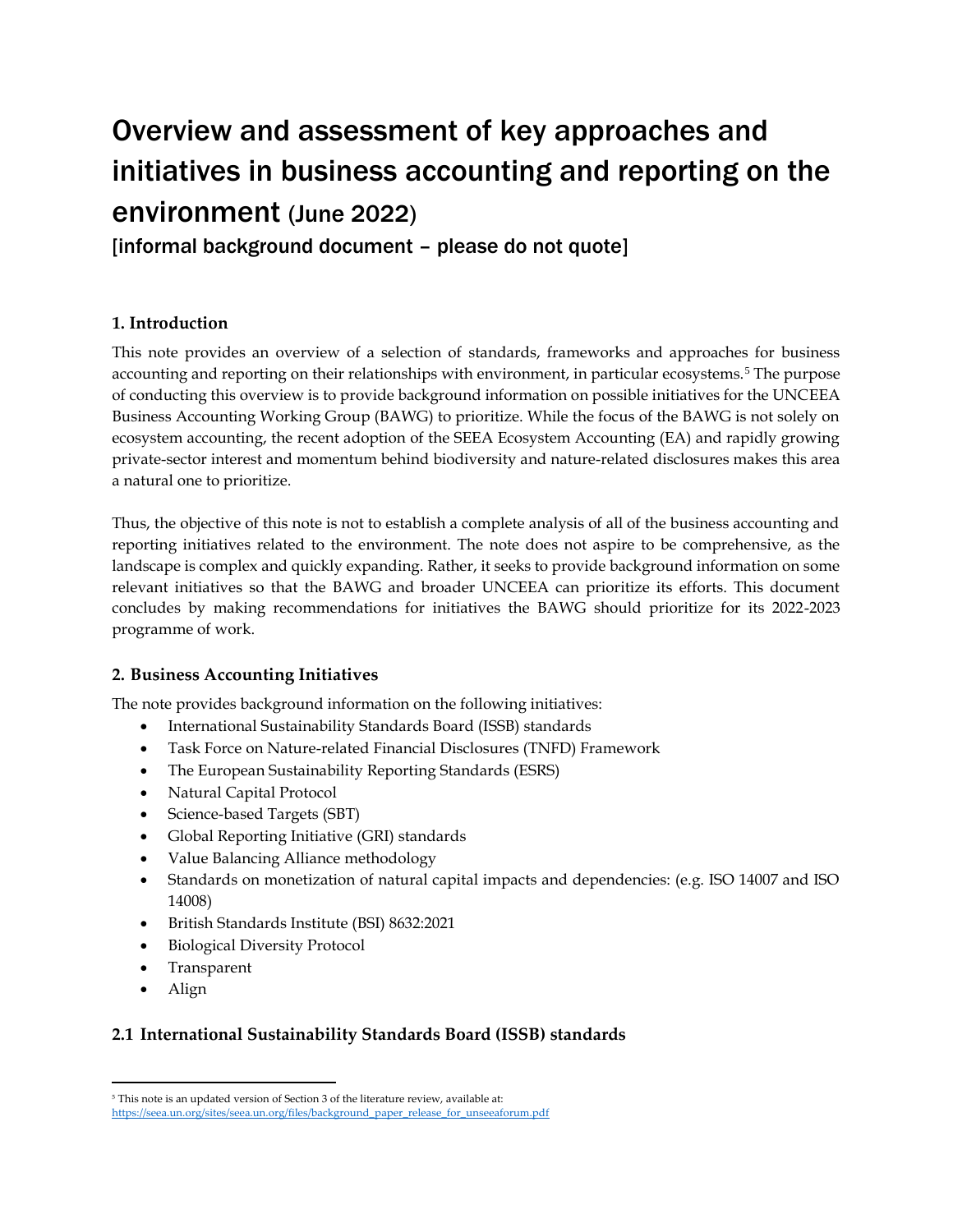The IFRS Foundation<sup>6</sup> recently established the International Sustainability Standards Board (ISSB) in recognition of increased demand for high quality, transparent, reliable and comparable reporting by companies on climate and other environmental, social and governance matters. The intention is for the ISSB to deliver a comprehensive global baseline of sustainability-related disclosure standards that provide investors with information about companies' sustainability-related risks and opportunities.

In May 2022, the ISSB released exposure drafts for general sustainability-related and climate-related financial disclosures. The proposals build upon the recommendations of the Task Force on Climate-Related Financial Disclosures (TCFD) and incorporate industry-based disclosure requirements from SASB Standards. The disclosures are designed to meet the information needs of investors in assessing enterprise value. The public consultations on these first two draft disclosures will be held until late July, and the ISSB aims to release final standards by the end of this year.

The ISSB is working closely with a number of stakeholders and existing organizations. In particular, the Value Reporting Foundation—home to the Integrated Thinking Principles, Integrated Reporting Framework and SASB Standards will consolidate under the IFRS Foundation/ISSB on 1 July 2022. In addition, the IFRS Foundation and GRI have come to a collaborative agreement to coordinate their work programmes and standard-setting activities, with the ISSB focusing on investor-focused capital market standards, and the GRI focusing on multi-stakeholder sustainability reporting standards.<sup>7</sup> The ISSB works closely with several other stakeholders in the ESG space, as well as with the International Accounting Standards Board (IASB), to ensure connectivity and compatibility between IFRS standards and ISSB standards.

#### **2.2 Task Force for Nature-related Financial Disclosures (TNFD) Framework**

The Task Force for Nature-related Financial Disclosures (TNFD) takes its approach from the Task Force on Climate-related Disclosures<sup>8</sup>, and aims to develop a *voluntary risk management and disclosure framework* for organizations to report and act on nature-related risks. The audience for the TNFD Framework recommendations and guidance include investors, banks, insurance companies, corporates, regulators and others. The TNFD recently released a first beta version of its framework which included a set of concepts and definitions; a draft set of recommended nature-related disclosures; and early prototype guidance for corporates and financial institutions to support internal assessments of nature-related risks and opportunities. The second beta release of the framework (late June 2022) will contain information on metrics and targets. Future releases of the beta framework may also include additional disclosure recommendations, sector-specific guidance and more. Iterative releases of the beta framework are planned throughout 2022 and 2023, with the final release of TNFD's recommendations taking place in September 2023.

The work of TNFD is closely linked to that of other initiatives. In particular, the TNFD will feed into standards bodies such as ISSB and EFRAG. Instead of creating new disclosure standards, it will build upon the work of standards bodies to develop an integrated risk management and disclosure framework.

<sup>6</sup> The IFRS Foundation is a not-for-profit, public interest organisation established to develop a single set of high-quality, understandable, enforceable and globally accepted accounting standards—IFRS Standards—and to promote and facilitate adoption of the standards. IFRS Standards are set by the IFRS Foundation's standard-setting body, the International Accounting Standards Board. Se[e https://www.ifrs.org/about-us/who-we-are/.](https://www.ifrs.org/about-us/who-we-are/)  <sup>7</sup><https://www.globalreporting.org/about-gri/news-center/ifrs-foundation-and-gri-to-align-capital-market-and-multi-stakeholder-standards/>

<sup>8</sup> <https://www.fsb-tcfd.org/>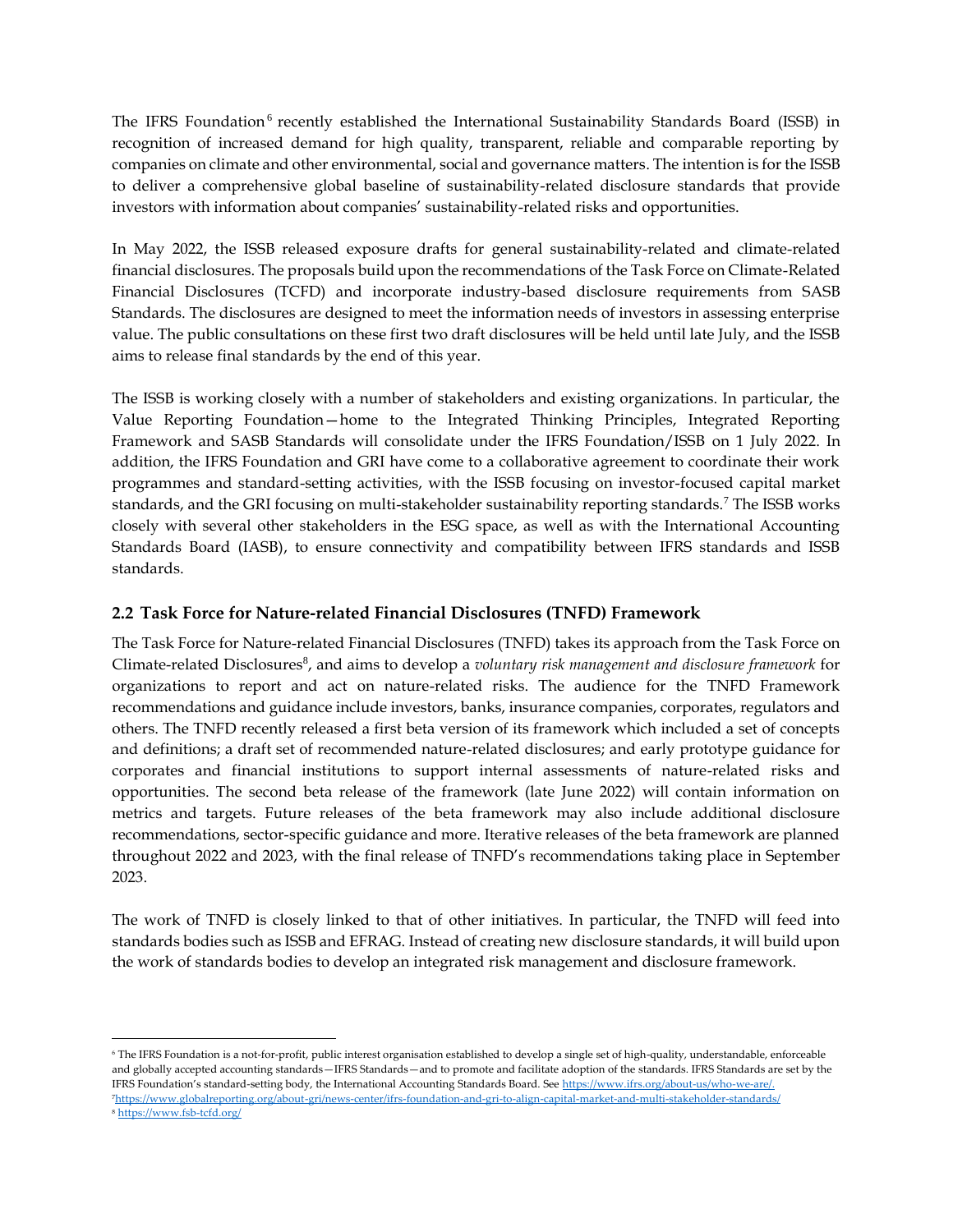#### **2.3 European Sustainability Reporting Standards (ESRS)**

In 2021, the European Commission adopted a legislative proposal for a Corporate Sustainability Reporting Directive (CSRD)<sup>9</sup>, which includes a provision that companies in scope would have to report in compliance with European sustainability reporting standards adopted by the Commission. The Commission further mandated the European Financial Reporting Advisory Group (EFRAG) to develop *standards for mandatory disclosure* work for EU *non-financial reporting standards.* 

In April, EFRAG issued a first exposure drafts of European Sustainability Reporting Standards (ESRS) based on the CSRD.<sup>10</sup> The ESRS are grouped into three categories of standards: 1) cross-cutting standards, 2) topical standards; and 3) sector-specific standards. In terms of environment-related matters, five environmental exposure drafts have been designed to cover six subtopics, with two climate-related subtopics of mitigation and adaptation being covered by a single climate standard. The other environmental standards include those on pollution, water and marine resources, biodiversity and ecosystems and circular economy. The public consultation on the exposure drafts runs to 8 August 2022, with the goal of submitting the first set of draft ESRS to the European Commission by November 2022.

## **2.4 Natural Capital Protocol**

The Natural Capital Protocol, launched in 2016, is a *voluntary framework for natural capital assessment*. In particular, it is a decision-making framework that enables organizations to identify, measure and value their direct and indirect impacts and dependencies on [natural capital.](https://naturalcapitalcoalition.org/natural-capital-2/) The Protocol Framework [\(Figure 1\)](#page-7-0) covers four stages, "Why", "What", "How" and "What Next". These stages are further broken down into nine steps, which contain specific questions to be answered when integrating natural capital into organizational processes. Although set out in a linear way, the Protocol is iterative and allows users to adjust and adapt their approach as they progress through the framework.

The Protocol is applicable within any business sector, to organizations of all sizes and in all operational geographies. The Protocol is also applicable at multiple organizational levels and scopes, for example at a product, project or organizational level.

|                                                            | 02                                           | 03                                                         | 04                                                     | 05                                                                       | 06                                                                                                                                         | 07                                                                                 | 08                                                                                                     | 09                                                                                                    |
|------------------------------------------------------------|----------------------------------------------|------------------------------------------------------------|--------------------------------------------------------|--------------------------------------------------------------------------|--------------------------------------------------------------------------------------------------------------------------------------------|------------------------------------------------------------------------------------|--------------------------------------------------------------------------------------------------------|-------------------------------------------------------------------------------------------------------|
| Get<br>started                                             | Define the<br>objective                      | Scope the<br>assessment                                    | Determine<br>the impacts<br>and/or<br>dependencies     | Measure<br>impact<br>drivers and/or<br>dependencies                      | Measure<br>changes<br>in the state<br>of natural<br>capital                                                                                | Value<br><i>impacts</i><br>and/or<br>dependencies                                  | Interpret<br>and test<br>the results                                                                   | <b>Take action</b>                                                                                    |
| Why should you<br>conduct a natural<br>capital assessment? | What is the objective<br>of your assessment? | What is an<br>appropriate scope to<br>meet your objective? | Which impacts and/<br>or dependencies are<br>material? | How can your<br>impact drivers<br>and/or<br>dependencies be<br>measured? | What are the<br>changes in the<br>state and trends<br>of natural capital<br>related to your<br>business impacts<br>and/or<br>dependencies? | What is the value<br>of your natural<br>capital impacts<br>and/or<br>dependencies? | How can you<br>interpret.<br>validate and<br>verify your<br>assessment<br>process and<br>your results? | How will you<br>apply your results<br>and integrate<br>natural capital<br>into existing<br>processes? |
|                                                            |                                              |                                                            |                                                        |                                                                          |                                                                                                                                            |                                                                                    |                                                                                                        |                                                                                                       |

<sup>9</sup> https://eur-lex.europa.eu/legal-content/EN/TXT/PDF/?uri=CELEX:52021PC0189&from=EN

<sup>10</sup> <https://www.efrag.org/lab3>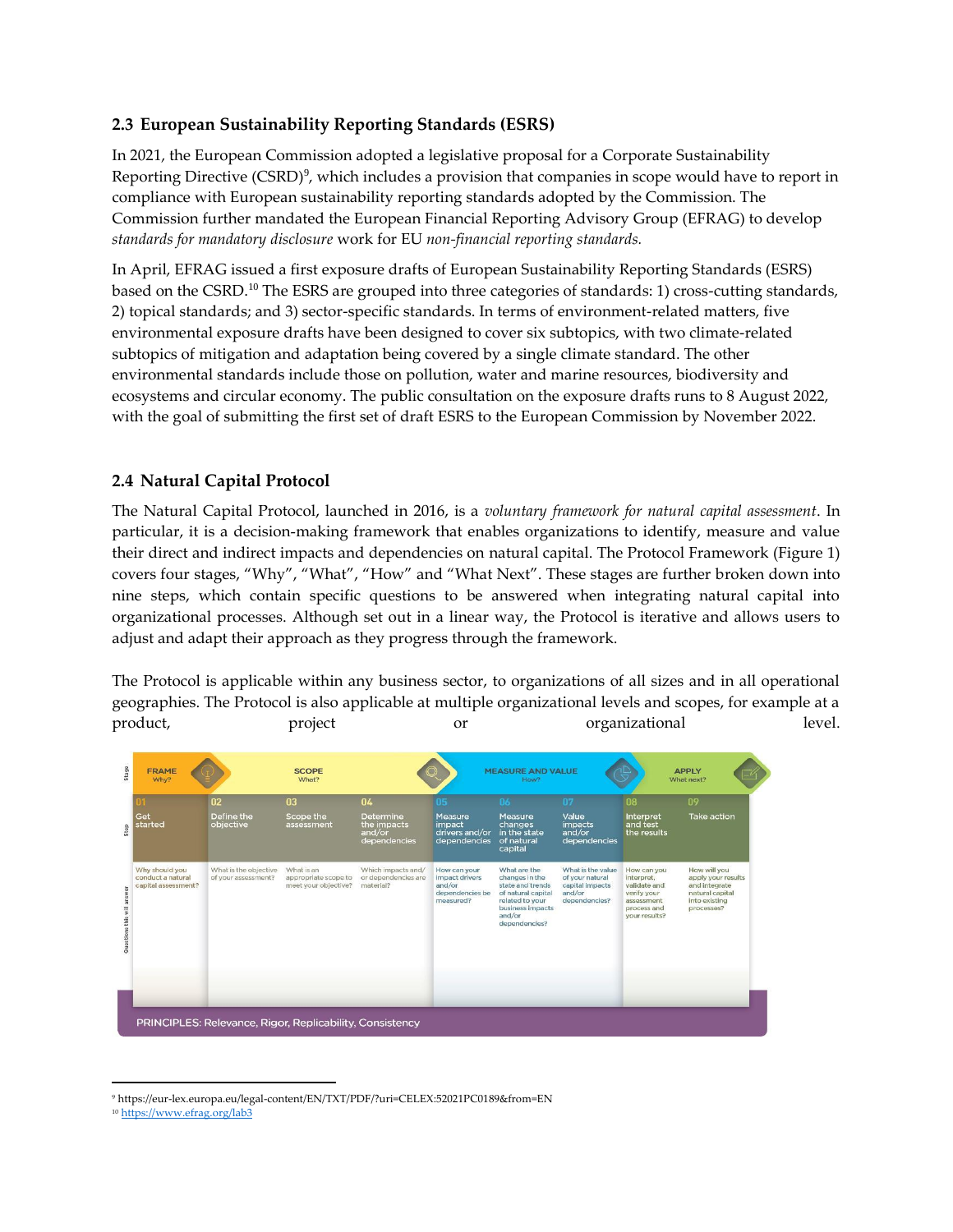#### <span id="page-7-0"></span>*Figure 1: The Natural Capital Protocol Framework*

There are many existing approaches that businesses will be using to measure and value their impacts and dependencies, inform their decision making and strategy, and engage with stakeholders. The Natural Capital Protocol is complementary to all of these and provides a standardized framework to help include natural capital in decision-making. The Protocol does not provide a framework for external financial reporting, although decisions can be reported. It is essentially a way to standardize the assessment process.

#### **2.5 Science Based Targets <sup>11</sup>**

The Science Based Targets Network (SBTN) is a *voluntary target-based approach* for natural capital accounting and reporting. It is a collaboration of leading global non-profits and mission driven organizations working together to equip companies as well as cities with the guidance to set science-based targets for all of Earth's systems. This will help them define a clear pathway to ensure they are doing enough across their value chain to address their impacts and dependencies on nature. SBTN is very much inspired by the Planetary Boundaries approach of Rockström et al. (2009)<sup>12</sup>, updated by Steffen et al. (2015)<sup>13</sup>. If applied at a landscape scale, is an effective approach for communicating real impact, as it allows to measure the extent of exceedance of the carrying capacity of the ecosystem, and as such provides good indications for operational business risks (e.g. water scarcity). SBTN developed first guidance for businesses in 2020<sup>14</sup>. SBTN follows a 5-step approach – assess; interpret /prioritize; measure, set & disclose; act; track.

#### **2.6** G**lobal Reporting Initiative (GRI)**

GRI Standards are *voluntary reporting standards* that help businesses (as well as governments and other organizations) understand and report on their impacts on a wide range of sustainability topics. The standards are intended to facilitate sustainability reporting. GRI Standards are a modular system comprised of universal, sector and topic-specific standards. SEEA-relevant topic-specific standards include standards for energy, water, emissions, waste and biodiversity. GRI offers guidance to organizations in how to use the standards to prepare a sustainability report and offers a way for businesses to register their report as part of the GRI reporting process.

#### **2.7 Value Balancing Alliance (VBA) methodology**

The VBA is an alliance of multinational companies coming together with a common goal: to create a way of measuring and comparing the value of contributions made by businesses to society, the economy, and the environment – a metric not previously reflected in a company's balance sheet. The Alliance translates environmental and social impacts into *comparable financial data*, and VBA members have tested the methodology to ensure feasibility, robustness, and relevance. The first version of this *Impact Statement methodology* was released in 2020<sup>15</sup> and will be further developed.

The VBA methodology is reflected in Figure 2. The methodology focuses on impact measurement and valuation to help users arrive at a comparable disclosure of a positive or negative value to the impacts of

<sup>&</sup>lt;sup>11</sup> [The Science Based Targets Network \(SBTN\) -](https://sciencebasedtargets.org/about-us/sbtn) Science Based Targets

<sup>&</sup>lt;sup>12</sup> Rockström, J. et al. , Planetary boundaries: exploring the safe operating space for humanity. 2009, Ecology and Society 14(2): 32.

<sup>13</sup> Steffen W., Richardson K., Rockström J., Cornell S.E., Fetzer I., Bennet E.M., Biggs R., Carpenter S.R., de Vries W., de Wit C.A., Folke C., Gerten D., Heinke J., Mace G.M., Persson L.M., Ramanathan V., Reyers B., Sörlin S. Planetary Boundaries: guiding human development on a changing planet. Science, Vol 347 issue 6223; 13 Feb 2015, DOI: 10.1126/science.1259855

<sup>14</sup>https://sciencebasedtargetsnetwork.org/wp-content/uploads/2020/11/Science-Based-Targets-for-Nature-Initial-Guidance-for-Business.pdf <sup>15</sup> [https://www.value-](https://www.value-balancing.com/_Resources/Persistent/2/6/e/6/26e6d344f3bfa26825244ccfa4a9743f8299e7cf/20210210_VBA%20Impact%20Statement_GeneralPaper.pdf)

[balancing.com/\\_Resources/Persistent/2/6/e/6/26e6d344f3bfa26825244ccfa4a9743f8299e7cf/20210210\\_VBA%20Impact%20Statement\\_GeneralPaper.pdf](https://www.value-balancing.com/_Resources/Persistent/2/6/e/6/26e6d344f3bfa26825244ccfa4a9743f8299e7cf/20210210_VBA%20Impact%20Statement_GeneralPaper.pdf)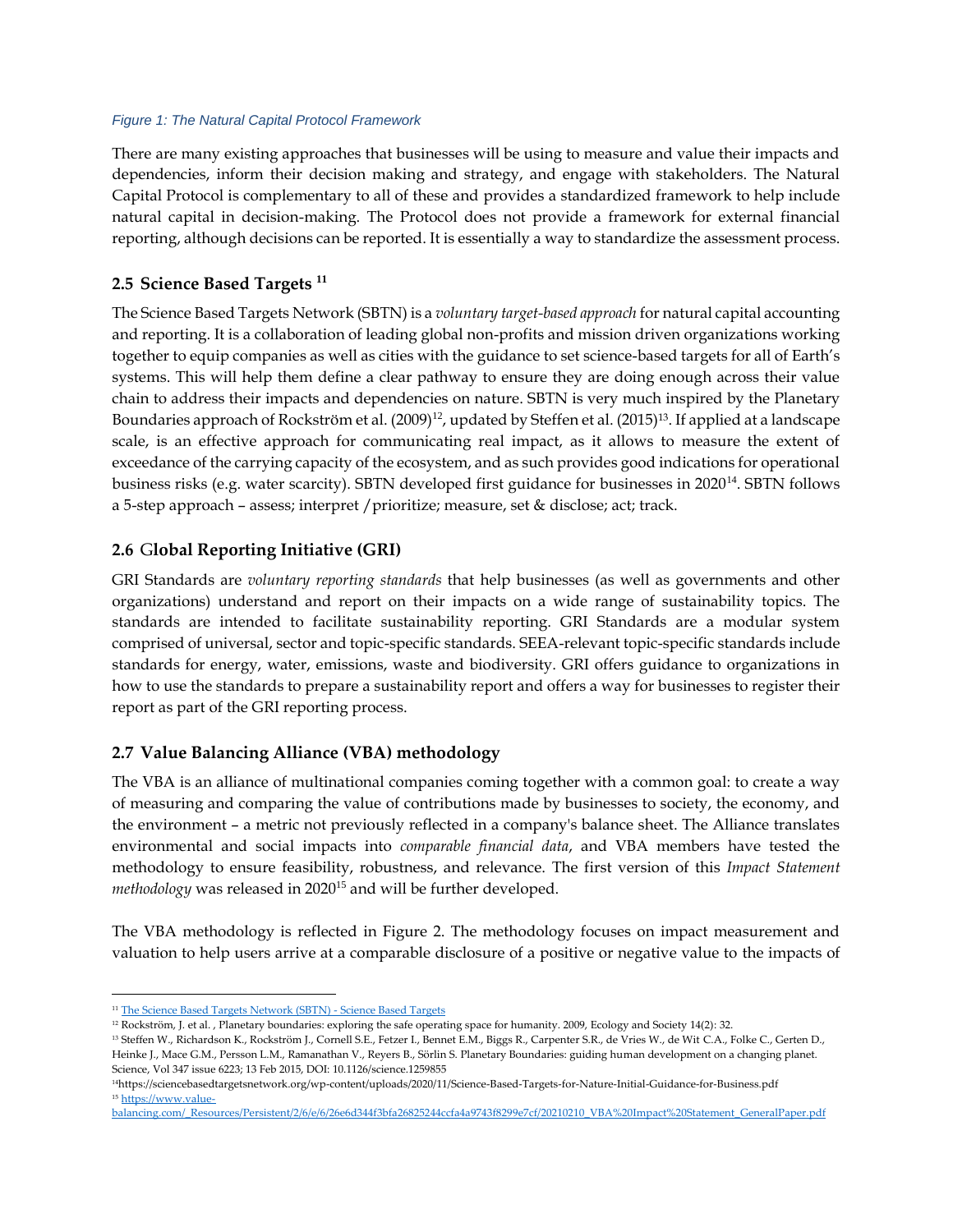business on society and environment. The methodology requires reliable data infrastructure and processes for the collection of internal company data on operational impacts and external data on value chain impacts.



#### **2.8 ISO 1407 and ISO 14008**

The area of monetary valuation of environmental impacts and natural resources is huge and complex. ISO has prepared two *voluntary standards on the monetization of natural capital impacts and dependencies* in this field.

The ISO 14008 standard on 'Monetary valuation of environmental impacts and related environmental aspects' was released in March 2019. The standard does not set out how an organization determines the specific 'cost and benefits' associated with its organizational operation in an Environmental Management context, nor clarify why and how monetary valuation can be used and communicated as part of an existing environmental management approach or system. Instead, the ISO 14008 standard provides organizations a common framework including established methods as well as common terms within the field of monetary valuations. Although the deliverable is a requirement standard, in accordance with ISO's neutrality principle, it does not mean that it will be used for the purpose of conformity assessment. The framework ensures a higher degree of transparency regarding the numbers and how impacts and aspects have been valued in monetary terms as requirements relate to documentation and justification of methods chosen. With such a framework more specific standards could be developed in the area. One example is ISO 14007.

The ISO 14007 offers organizations guidance on determining and communicating the environmental costs and benefits associated with their environmental aspects, impacts and dependencies on natural resources and ecosystem services. This standard provides direction on decisions that organizations make with regard to identifying and setting the boundaries of their environmental costs and benefits to be considered and also to selecting the type of data to use in order for them to effectively start the process of determining costs and benefits. Overall, measuring both "non - financial" and "financial" information will better inform an organization's decision making on sustainability.

This international standard is applicable to any organization regardless of size, type and nature, and applies to the environmental aspects, impacts and dependencies of its activities, products and services that the organization determines are to be included among its environmental costs and benefits. The rationale for ISO to engage in this area is that there is already a strong trend in monetary assessments by government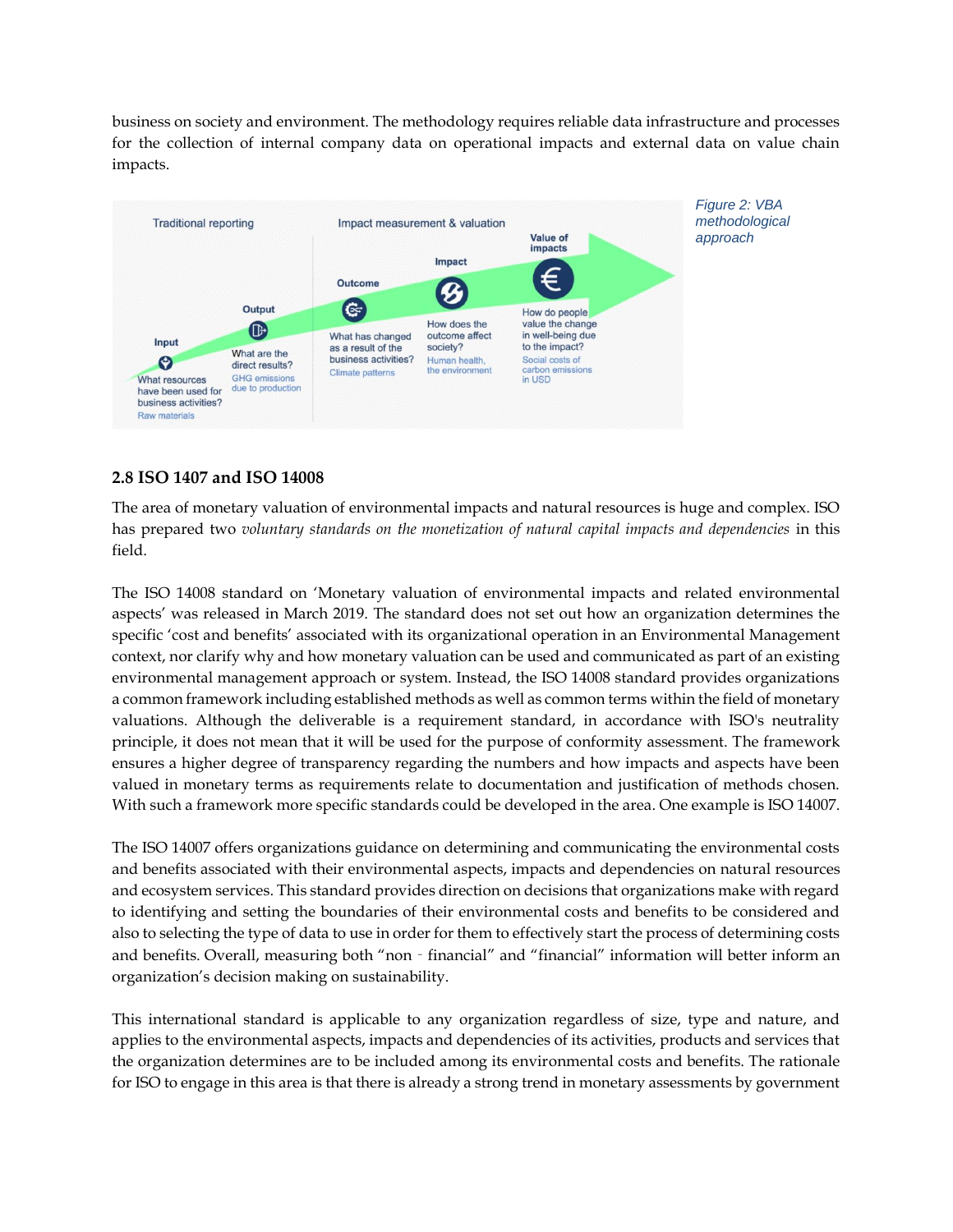(i.e. the polluter pays principle), private sector (in reporting, risk assessment etc.) and academia. ISO brought much needed transparency and a common language to this work.

#### **2.9 British Standards Institute (BSI) 8632:2021**

The British Standards Institute (BSI) is the UK's National Standards Body and has recently released (2021) a *voluntary standard* on Natural Capital Accounting for Organizations.<sup>16</sup> The standard provides specifications and guidance on the process of preparing natural capital accounts, including defining minimum requirements for defining the scope of an account and material impacts and dependencies, as well as for documenting the data and process used to prepare the account. The standard is applicable to organizations of all types and sizes, though the BSI has identified typical users as investors, CEOs, CFOs, and assurance providers. While the standard has been released by the UK, it is meant to be widely applicable.

The standard outlines two main outputs of the accounts—a natural capital balance sheet and a natural capital income statement. The natural capital balance sheet is designed to show the organization's dependency on natural capital assets, while the income statement is designed to show the positive and negative impacts of the organization. The standard also outlines two possible scopes for the accounts. Scope 1 includes the natural capital assets the organization owns or has legal/voluntary responsibility for and focuses on the impacts from the organization's own operations. Scope 2 includes other natural capital assets and the impacts attributed to the organization through its value chain operations.

#### **2.10 Biological Diversity Protocol (BD Protocol)**

The Biological Diversity Protocol (BD Protocol) <sup>17</sup> is designed as a comprehensive biological diversity *accounting and reporting framework for businesses*. The BD Protocol is an output of the [Biodiversity Disclosure](https://nam02.safelinks.protection.outlook.com/?url=http%3A%2F%2Fwww.bdprotocol.org%2Fb&data=02%7C01%7Cjohan.lammerant%40arcadis.com%7Cc909dd875713421e093608d6df8424dc%7C7f90057d3ea046feb07ce0568627081b%7C1%7C0%7C636942155984759550&sdata=WHwrJt7lexGRrXdiQmjXPHRaI9rSWklLDwKWkY6rMf4%3D&reserved=0)  [Project \(BDP\),](https://nam02.safelinks.protection.outlook.com/?url=http%3A%2F%2Fwww.bdprotocol.org%2Fb&data=02%7C01%7Cjohan.lammerant%40arcadis.com%7Cc909dd875713421e093608d6df8424dc%7C7f90057d3ea046feb07ce0568627081b%7C1%7C0%7C636942155984759550&sdata=WHwrJt7lexGRrXdiQmjXPHRaI9rSWklLDwKWkY6rMf4%3D&reserved=0) managed by the [National Biodiversity and Business Network \(NBBN\) of South Africa](https://nam02.safelinks.protection.outlook.com/?url=https%3A%2F%2Fwww.ewt.org.za%2Fwhat-we-do%2Fwhat-we-do-people%2Fnational-biodiversity-and-business-network%2F&data=02%7C01%7Cjohan.lammerant%40arcadis.com%7Cc909dd875713421e093608d6df8424dc%7C7f90057d3ea046feb07ce0568627081b%7C1%7C0%7C636942155984769540&sdata=r2tLsEToevda360Tgat6uJEZoOpiq11Sn4A7EDBGJpE%3D&reserved=0) and hosted by the [Endangered Wildlife Trust \(EWT\).](https://nam02.safelinks.protection.outlook.com/?url=https%3A%2F%2Fwww.ewt.org.za%2F&data=02%7C01%7Cjohan.lammerant%40arcadis.com%7Cc909dd875713421e093608d6df8424dc%7C7f90057d3ea046feb07ce0568627081b%7C1%7C0%7C636942155984769540&sdata=F%2B9HjRjvZqgDOdU6Ts8lPu1en0O334b5PtqXo%2BfpZBc%3D&reserved=0) It helps provide biodiversity-specific guidance to measuring changes in the state of biodiversity (step 6 of the Natural Capital Protocol). The BD Protocol is an example of applying biodiversity accounting concepts in an analogous way as advocated by the SEEA EA, although similarities and differences need to be further explored.

#### **2.11 Align Recommendations and Transparent Methodology**

The Align project 'Aligning Accounting Approaches for Nature' will assist the European Commission's efforts to support businesses, financial institutions and other stakeholders in developing standardized natural capital accounting practices by establishing a standardized approach to biodiversity measurement and valuation.<sup>18</sup> The project's output will comprise *recommendations for a standard on biodiversity measurement and valuation*. The recommendations will describe common elements of biodiversity measurement for companies which can be *integrated into voluntary and mandatory frameworks* for disclosure and target setting. Thus, Align aims to accelerate the evolution of natural capital approaches and biodiversity measurement and valuation from guidance to standardization.

The recommendations aim to support existing and ongoing efforts in this space, including that related to

<sup>16</sup> <https://www.bsigroup.com/en-GB/standards/bs-86322021/>

<sup>&</sup>lt;sup>17</sup> [https://www.nbbnbdp.org/uploads/1/3/1/4/131498886/biological\\_diversity\\_protocol\\_\\_bd\\_protocol\\_.pdf](https://www.nbbnbdp.org/uploads/1/3/1/4/131498886/biological_diversity_protocol__bd_protocol_.pdf)

<sup>&</sup>lt;sup>18</sup> [Aligning Accounting Approaches for Nature -](https://capitalscoalition.org/project/align/) Capitals Coalition